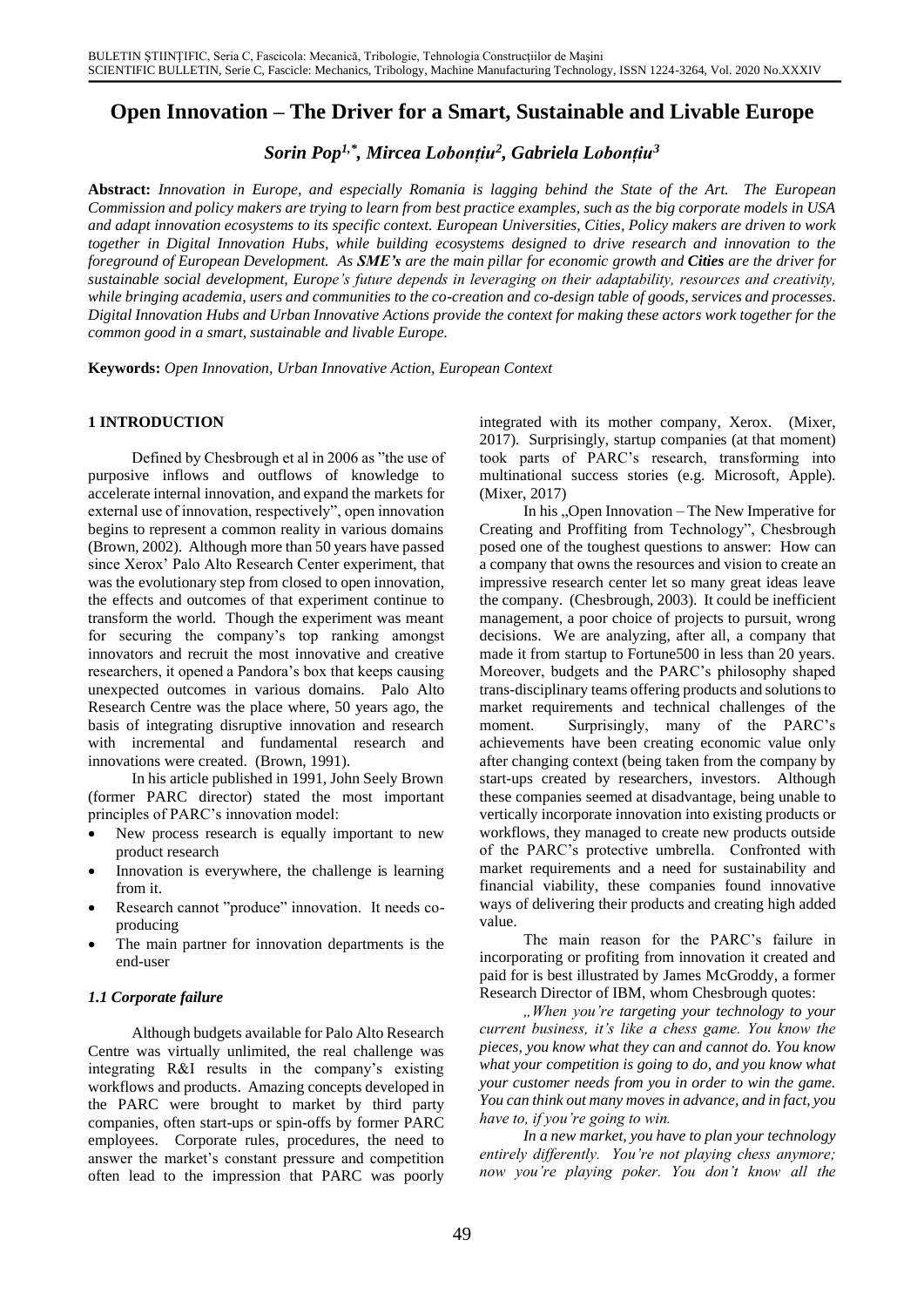*information in advance. Instead, you have to decide whether to spend additional money to stay in the game to see the next card."* (1)

### *1.2 European Context*

The open innovation model started having traction in the late 1980's in North America, and slowly made its presence in Europe. While large companies and start-ups have coexisted and co-created value in the USA for 50 years, the European backbone is represented by Small and Medium Enterprises (SME's) (2). These SME's provide 50% of the European Internal Gross Product and contribute to the development of the entire set of European products and services, bringing innovation, social cohesion, and supporting the innovation landscape. Furthermore, traditional and cultural heritage in Europe leads to a reduced risk appetite, while Venture Capital models are lagging behind.

### *1.3 European Universities*

European universities are focused strongly on knowledge and fundamental research, rather than practical approaches and face major difficulties in getting involved in contractual research or bringing research results to the market. Only a handful of sustainable, innovative university spin-offs exist.

According to (3), European universities that were able to bring innovative spin-offs to life are the ones with a verry broad range of specializations and the ones focusing on verry narrow niches. All in between have generally failed to create high added value around their research transformed in innovation.

## *1.4 European Cities*

In its report on the State of European Cities (2016), the authors state that in 4 out of 5 European countries, local authorities are the most important subnational administrative body. This transforms the European cities into engines for local (sustainable) development in terms of urban, economic, social and cultural progress. European cities are responsible for 68% of Europe's GDP, while being inhabited by 58% of the continent's population. ( (4). According to the same study, European cities are centers for innovation, education and major contributors for achieving the Sustainable Development Goals and the Europa 2020 strategy objectives, promoting inclusive, smart and sustainable development. On the other hand, European Cities face multiple challenges, sough as housing, air quality, green mobility, while compensating by efficiency, autonomy and opportunities.

## *1.5 European Policy*

"The old continent" has stopped being the center of economic, education, research, agriculture or trade development, despite its important resources, high quality fundamental research and socio-economic development. The European Commission identified the need for economic competitiveness growth by maximizing resource valorization and stimulating cooperation amongst relevant stakeholders in the innovation landscape. The Open Innovation Strategy and Policy Group (OIPSG) is one of the most relevant entities contributing to shaping public policy for European innovation and envisages the creation of an openinnovation environment and a user/citizen involvement to enhance real-life prototyping for fast development of innovative ideas from concept (TRL1) to real environment tested/validated prototype (TRL7/TRL8).

The European model proposes bringing research and innovation in the foreground of economic development, while solving the aforementioned issues of the EU innovation ecosystem. Health, transport, climate change, employment for the young, financial stability, prosperity and sustainable development are the main systems that require rapid and major improvements (5). Traditional solutions have proven inefficient to answer these challenges and this fact can be a driver for change.

One of the strongpoints of the European innovation ecosystem are the opportunities for cooperation between academia, companies, local authorities and local communities. The issue at hand is that all these actors have a self-centered approach, lacking vision towards the other 3. This problem constitutes an opportunity for cooperation, enabling each of the actors to keep the self-centered approach but utilize the other's outputs as inputs for their own component.

The Open Innovation 2.0, as a new paradigm based on principles of cooperation, co-creation of common value, nurturing innovation ecosystems, utilizing technological potential and quick prototyping and adaptation. (5) consider that modern innovation cannot be the output of a brilliant researcher, but, rather, the result of multi-disciplinary, visionary teams. Another important characteristic of Open Innovation 2.0 is the end-user's involvement as co-creator of products/services and its involvement in research-development-innovation chains.

| Centralized<br>inward looking<br>innovation |                                                           | Ecosystem centric,<br>cross-organizational<br>innovation  |
|---------------------------------------------|-----------------------------------------------------------|-----------------------------------------------------------|
|                                             | <b>Externally focused,</b><br>collaborative<br>innovation |                                                           |
| <b>CLOSED</b><br><b>INNOVATION</b>          | <b>OPEN INNOVATION</b>                                    | <b>INNOVATION</b><br><b>NETWORKS</b><br><b>ECOSYSTEMS</b> |

*Figure 1 – The evolution of innovation. Source : (Curley&Salmelin, n.d.)*

Funding innovation through researchdevelopment-innovation programs has brought on a European level, important but isolated success stories. In 2014-2020, the Horizon 2020 framework program stimulated cooperation actions in RIA – Research-Innovation Actions, as well as IA – Innovation Actions and Innovation in SME's (SME Instrument). The European model has evolved from specific action to ecosystem building, initially focusing on development clusters, innovation clusters and recently – Digital Innovation Hubs.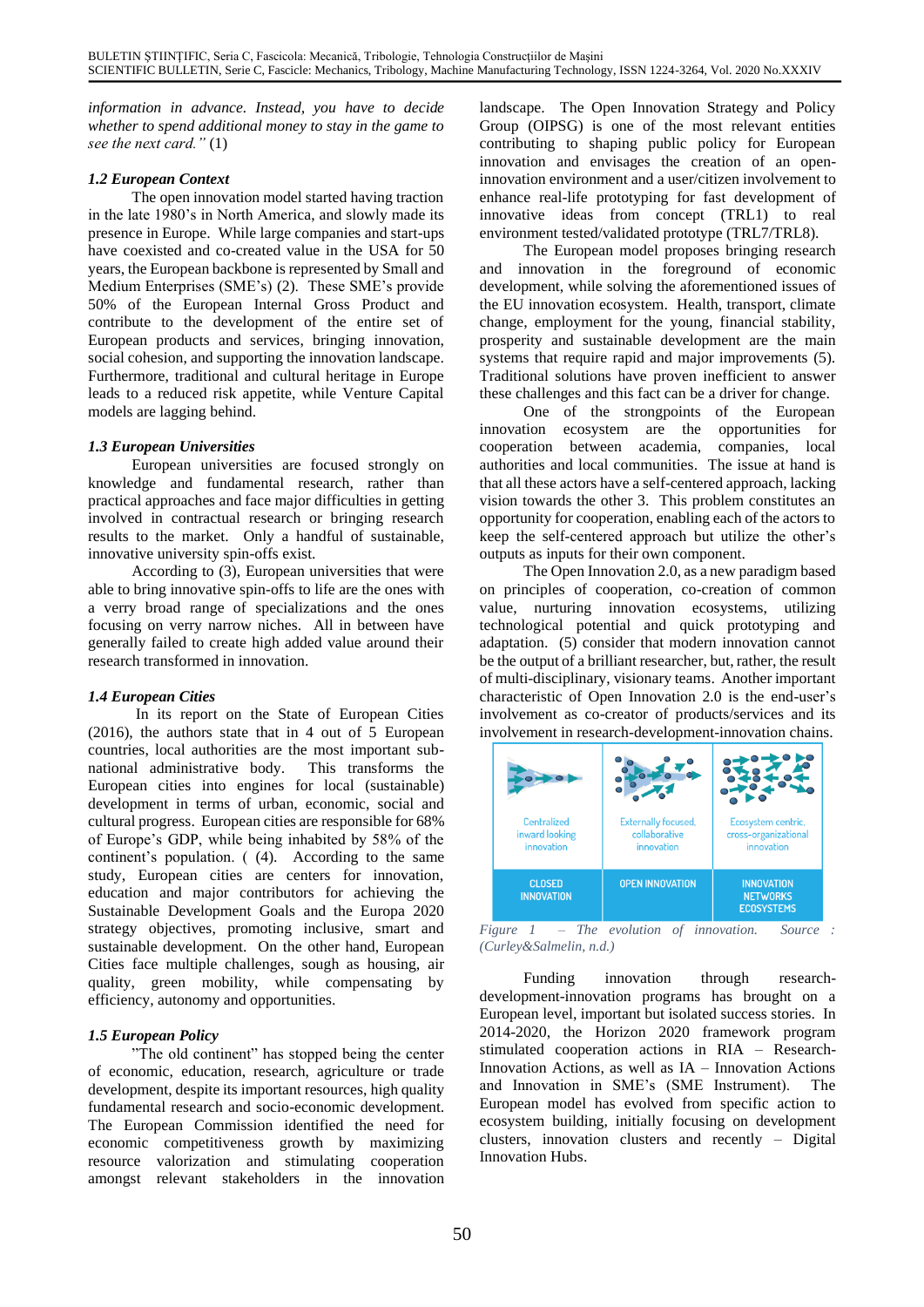Turning back to European sustainable development pillars – cities and SME's, the European Commission is striving to build local models aiming at sustaining (open) innovation at a local level.

Europe is facing complex socio-economic challenges, such as population ageing or economic stagnation, but provides extraordinary opportunities in terms of market, society and emerging technologies. (6)

### *1.6 Digital Innovation Hubs*

According to European Commission's statistics, only 1 in 5 companies is highly digitalized, while over 90% of SME's are laggards in terms of digitalization (7). According to the same source, a great part of these companies desire to benefit from the digital revolution, but lack the knowledge regarding technologies, risk apetite in terms of testing solutions or financial resources to test and adapt market relevant tools according to their own workflows and specific processes.

Digital Innovation Hubs are unique contact points helping companies to become more competitive in terms of business and production processes, products or services, through digital technologies.They provide technical expertiese and expermientation opportunities, so that companies can test before they invest in digitalization and automation services. Furthermore, DIH's provide innovation support services, consulting for funding, training and skills development for a successfull digital transformation. (7).

The creation of Digital Innovation Hubs is the public policy response to digitalization challenges and competitveness in european countries and regions. Digital Maturity of public sector is also lagging behind, creating huge potential for this market segment, while being a public policy issue. (8)

A Digital Innovation Hub is a regional structure, where multiple partners like research organizations, unniversities, industrial associations, commerce chambers, incubators, accelerators, local developpment agencies and public administration actors work together to increase the competitiveness on a regional level, through automation and digitalization. (9)

Following several successfull experiments funded through Horizon 2020 framework programme, the Comission has decided that, for Horizon Europe (2021- 2027 funding period), it would create a financing framework for European Digital Innovation Hubs (eDIH). This program places, for the first time, the private actors on the same level as public authorities, local, regional or national. To facilitate the implementation of policies and strategies for smart development in european regions, and considering the limited sucess in stimulating innovation achievet through regional programmes (e.g. Regional Operational Programme – Romania), as well as the huge differences between Regional Development Agencies, a european competition was launched to select the best organizations or partnerships to orchestrate the future eDIH's. Based on common evaluation criteria, member states have evaluated candidate eligibility. In April 2021, through a the European competition, the Commission will select the entities to be funded as eDIH's (1 per european region). These eDIH's will receive funding through multiple programmes and will cascade fund private and public entities striving for digitalization, through grants between 50 and 200 tousand euros.

Functioning as an organization (NGO) or a simple partnership agreement, (European) Digital Innovation Hubs have eterogenous, polimorfic structures, including

- Research organizations
- Start-ups and start-up communities
- SME's
- Large companies
- Proffesional or industrial associations
- Incubators
- **Accelerators**
- Local authorities
- **Investors**
- Venture capital
- Others
- At the centre of the DIH, an "orchestrator" manages the partnership and ensures a common vision and sustainable developpment.



*Figure 2 - DIH Structure - source: (European Commission, 2020)*

Most often, the orchestrator is an innovation cluster, already reuniting many of hte important actors.

### *1.7 Urban Innovative Action*

Urban Innovative Action (UIA) is an initiative by the European Union that provides urban areas in Europe the resources to test new solutions that have never been used or demonstrated before, in order to answer urban challenges (10). The solutions are meant to transform urban ecosystems (cities, suburbs, metropolitan areas, or urban functional zones), to identify new, innovative, dynamic solutions to challenges regarding employment, migration, demography, clean water, soil or air pollution. The program's relevance comes from it addressing 72% of the European population (359 million inhabitants), while its replication opportunities are huge. (10)

Although research in urban planning is extremely well represented in Europe, local authorities are resistant to utilizing funds to test ideas that have never been validated.